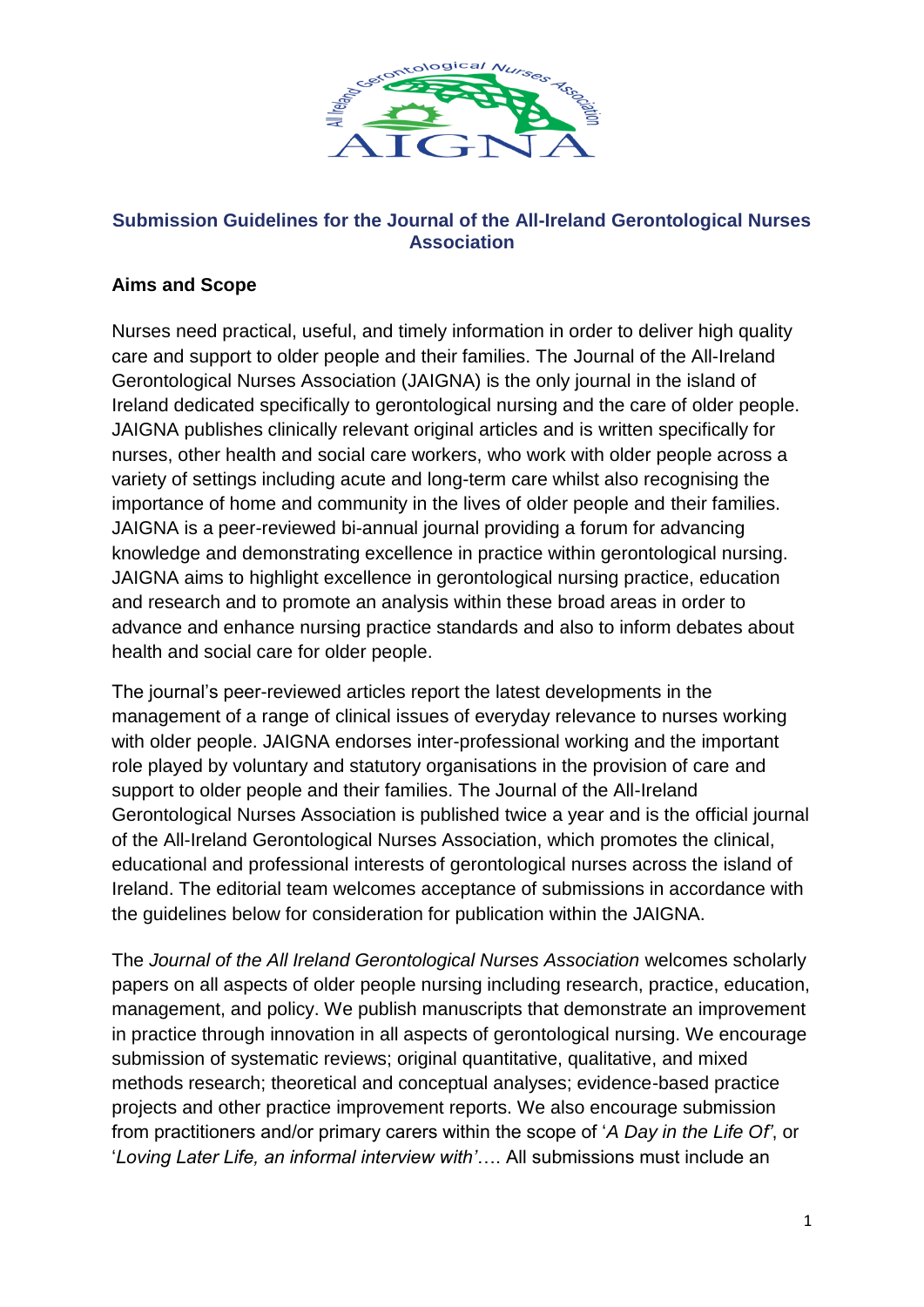

explicit perspective on gerontological nursing. Editorial perspectives are published in each issue and on occasions, Guest Editorials may be published by invitation only.

## **Keywords:**

Keywords used to identify manuscripts published in JAIGNA can include but are not limited to:

acute care, long-term care, nursing homes, rehabilitation, ageing, Alzheimer's disease, cancer, cardiac disease, care, caregiving, carers, cognitive function, community nursing, community, comorbidity, compassion, continence, critical care, dementia, diagnosis, dignity, education, empathy, ethics, evidence-base, falls, family care, falling, frailty, functional status, gerontological nursing, gerontological nursing, health, heart failure, hospital, incontinence, intensive care, mental health, nurses, nursing older people, nutrition, older people, older person, oncology, ostomy, patientcentred, person-centred, policy, practice development, rehabilitation, research, social care, social welfare, stoma, welfare, wellness.

# **Author Guidelines**

## **1. MANUSCRIPT TYPES ACCEPTED**

The Journal of the All-Ireland Gerontological Nurses Association invites seven types of papers:

- 1.1. Team-talk
- 1.2. A day in the life of….
- 1.3. Loving later life, an informal interview with….
- 1.4. Case studies
- 1.5. Literature reviews
- 1.6. Original research
- 1.7. Continuing Professional Development articles.

## **1.1 Team Talk**

The purpose of this feature is to create an insight into the ways in which teams operate on a day-to-day basis. To this end, two team members, (for example a specialist nurse in stroke care and a physiotherapist) write independently about their role, relationship with each other and ways of working. The idea is to develop further insights into the contribution of the team and to highlight the importance of collaborative and cooperative working. The team in this case can refer to any team working in the field of health and social care delivery to older people. Contributions are welcome from teams across all sectors, voluntary, independent and statutory.

The focus of this part of the journal is on roles and working relationships and the paper should be presented in the two parts with each team member providing readers with an insight into their role and relationship with the other team member.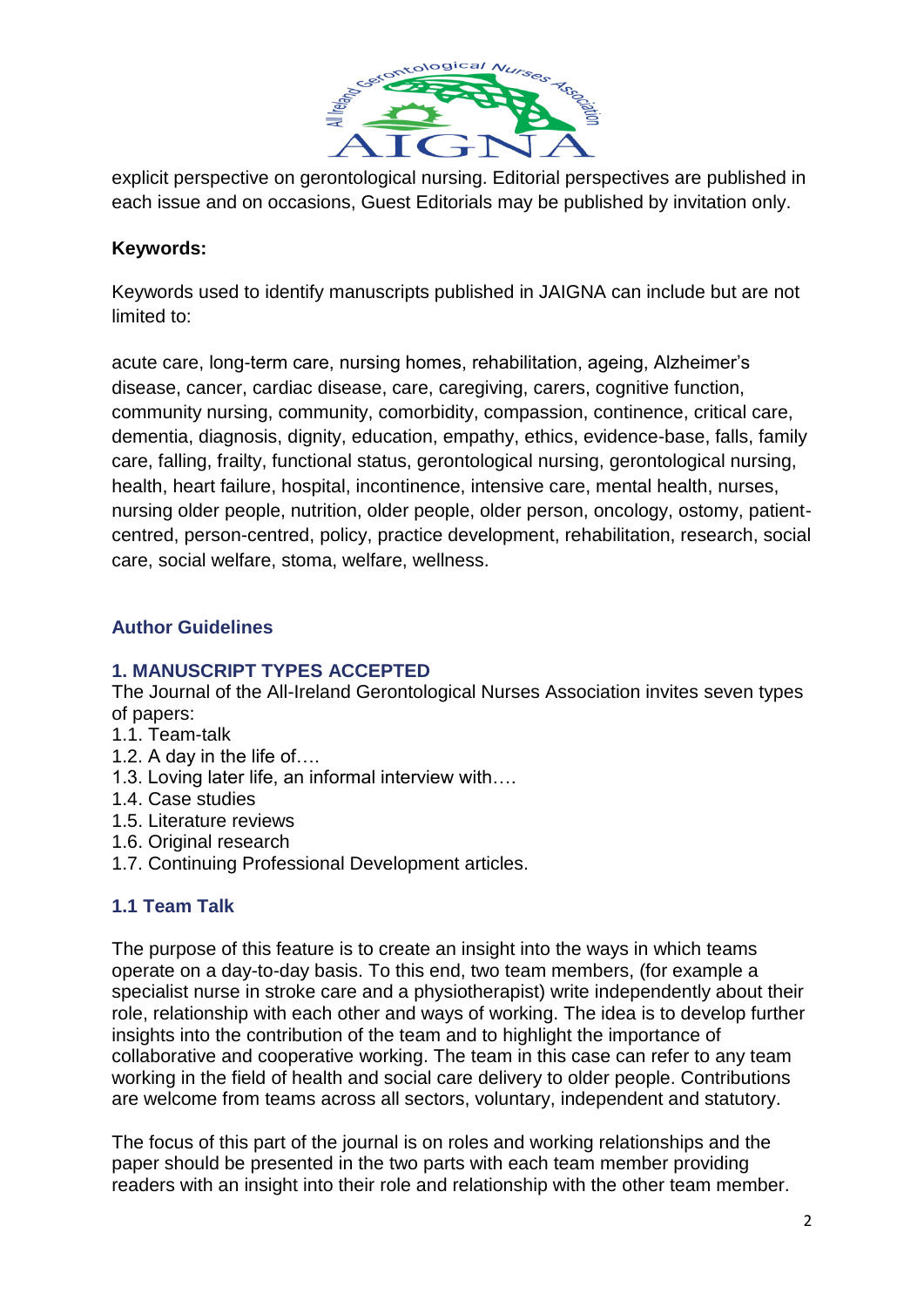

The benefits and challenges of teamwork should be explored. Contributors do not necessarily have to work in the same organisation, but could indeed work across organisations or across different teams – for example you may be based in a hospital, but have a collaborative relationship with a member of staff who works in the community and have developed effective and/or innovative ways of working that you want to present. A further example might be that you work in a nursing home or residential home and the care delivery within your home involves an inter-collegiate and inter-professional relationship with other health and social care practitioners.

Contributions should be no more than 1200 words (600 words per team member). References are not required for this part of the journal, but can be included if felt necessary.

## **1.2. A day in the life of …**

As the name suggest, this part of the journal centres on an individual. The idea behind this feature is to provide a detailed insight into a typical day in the life of a person of interest to readers of JAIGNA. Contributors to this section of the journal include individuals from any sector providing care or support to older people and/or their families. If you are working in a professional capacity, we are interested in hearing about your role, and who you work for. We are interested in how your role has changed over the years, the most important skills you use at work, what a typical day looks like for you, the biggest challenge/s you have faced and how you tackled it/them, how have you got to where you are today in your career and your plans for the future. Contributions from services users, including older people and their carers, are particularly welcome as they provide a useful and meaningful insight into everyday life experiences. The word limit for this section is flexible but contributors are encouraged not to exceed 1000 words. References are also not required for this part of the journal, but can be included if felt necessary.

## **1.3. Loving Later Life, an informal interview with….**

As the name suggest, this part of the journal centres primarily on, but not limited to, an informal interview with an older person, and will typically outline their lived experiences of loving later life. The idea behind this feature is to provide a detailed insight into the lived experiences in the life of a person of interest to readers of JAIGNA. Contributors to this section of the journal may include individuals from all walks of life. If you would like to provide our readers with an outline of your life experiences that demonstrates an aspect of loving and living later life, then we are interested in hearing about you. We would like to know how your roles and relationships have changed, or developed over the years. What are the most important lessons you may have to share, and what a typical day looks like for you, the biggest challenge/s you have faced in your life and how you tackled it/them, how have you got to where you are today in your life and perhaps sharing your plans for the future? The word limit for this section is flexible but contributors are encouraged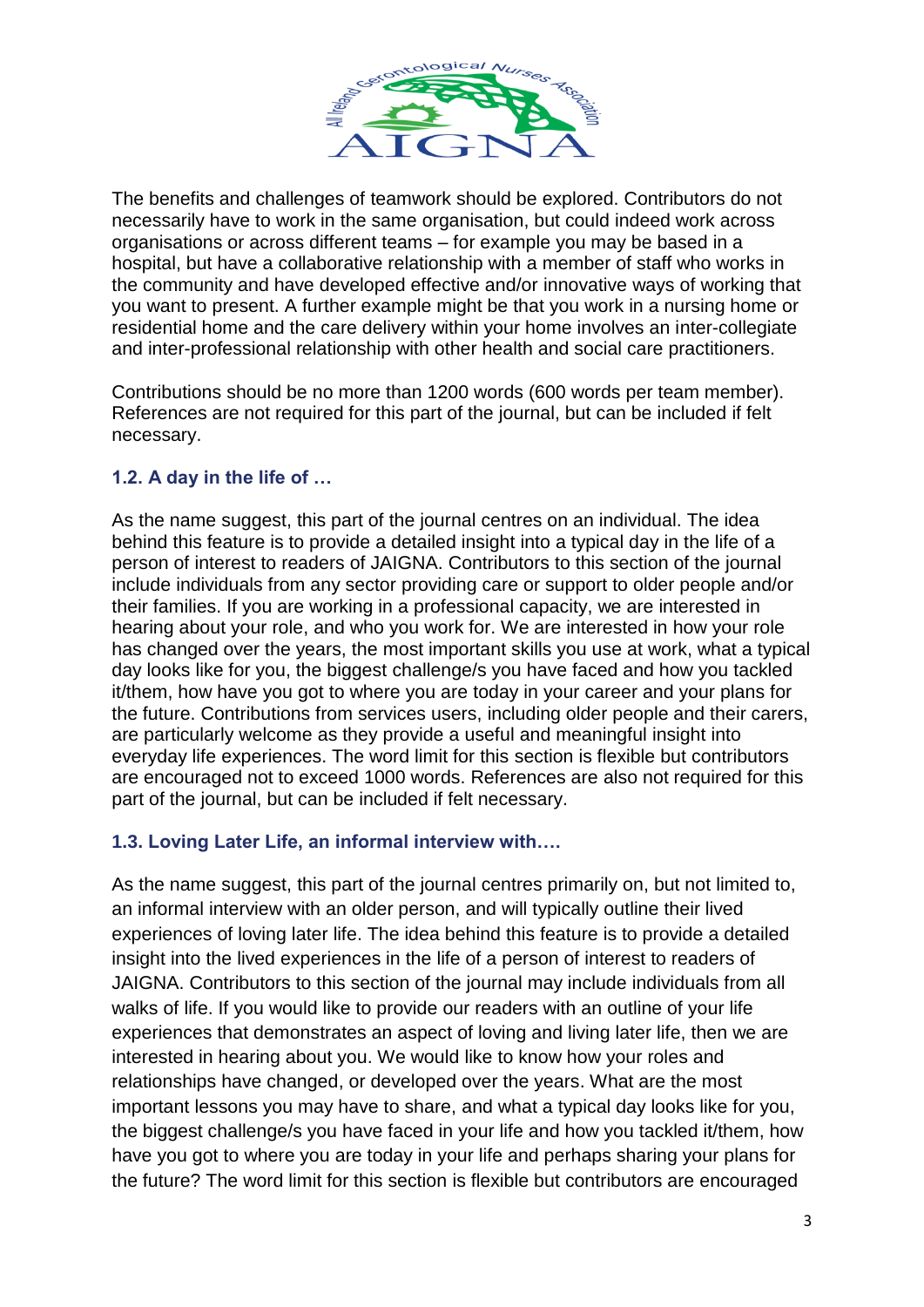

not to exceed 1000 words. References are also not required for this part of the journal, but can be included if necessary.

## **1.4. Case Study**

Case studies provide an important role in illustrating excellence in care practices and in demonstrating expertise in nursing. We invite case studies of practice (where practice can be identified as clinical practice, teaching/learning, management/ leadership, policy and/or strategy development). A collaborative case study involving the patient/resident/client is most welcomed. Case studies should be no more than 2000-2500 words in length. A proposed framework for the Case Study can be presented in the following format:

- Description: (include specific patient details, e.g. background history & all assessment aspects)
- Purpose: (planning, identify problems- rationale and priority need for interventions, goals & objectives of nursing care.
- Process: (interventions, e.g. psychological/behavioural approaches, resources and materials used)
- Outcome: (evaluations, e.g. measuring of any changes, framework for analysis, reporting and responding to significant changes as appropriate)
- Evidence based practice- to include relevant literature to inform practice and enhance discussion.
- It is important to include literature sources in the approved referencing format (see the JAIGNA referencing guidance below), both in the text of the case study (as an evidence base for significant aspects as appropriate) and in a reference list at the end.
- Review/learning: (discussion to include merits and demerits of Intervention delivered.
- Reflections to include knowledge, professional insights, etc. that have been achieved.
- Conclusion- In concluding your case study provide due consideration to how good practice could be further developed and the limitations, if any, you may have identified which could be overcome.

## **Please Note Also:**

- Pseudonyms should be used instead of real names and no identifying details of the person, nor their location/hospital etc., should be included.
- Permission should be sought from relevant people for the publication of the case study. A statement identifying that permission has been granted should be included in the paper.

## **1.5. Literature Review**

Critical reviews of literature on any area of research relevant to Older People Nursing are invited. Submissions should be structured as follows: Introduction; Aims/Objectives; Search Methods; Analysis Process; Results; Discussion; Conclusion, Implications for Practice. The methods should describe the search strategy in terms of databases, search terms and data parameters. Inclusion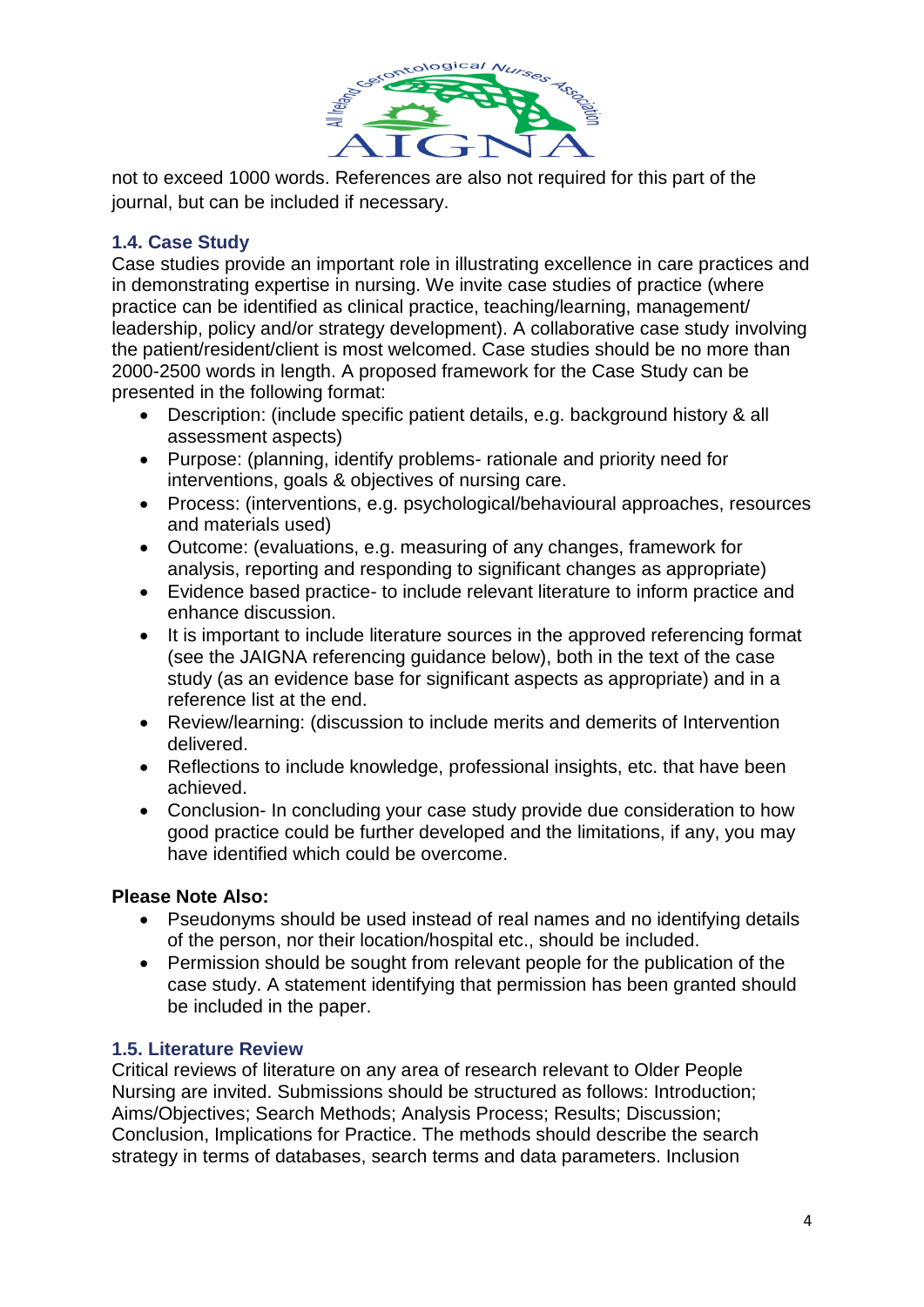

and exclusion criteria for papers should be clearly described and the conclusions should make the relevance to clinical practice clear. A structured abstract, not exceeding 300 words, should be provided under the headings: Background, Aims and Objectives; Method, Findings, Discussion, Conclusion, Relevance to Clinical Practice. Literature reviews should not exceed 3000 words, excluding abstract, tables, figures, and reference list (see the JAIGNA referencing guidance below). Quotes are included in the overall word count of the main text.

### **1.6. Original Research**

We welcome reports of original research relevant to gerontological nursing and work with older people. Papers should be structured as follows:

Abstract, Introduction, Method, Results, Discussion, Conclusion, Relevance to Practice, References. The text should be preceded by a structured abstract form not exceeding 300 words using the following headings, where possible: Background; Aims and Objectives; Design; Methods; Results; Conclusions; Relevance to Practice. The abstract should accurately reflect the content of the paper, and should not include references or abbreviations or any author details. The abstract should also be followed by up to 4 keywords that accurately identify the paper's subject, purpose and focus. The text should be followed by an 'Implications for Practice' section. Please highlight between 3-5 key implications for practice arising from the findings reported in your paper and list these as succinct bullet points. They should highlight key considerations for the reader, should he/she decide to implement/consider implementing the findings in practice. The implications highlighted should not just be repeated text from the main body of the paper. Instead, please think through the significance of the findings and their implications for practice. Original research papers should not exceed 3000 words, excluding abstract, tables, figures, and reference list. Quotes are included in the overall word count of the main text.

## **1.7. Continuing Professional Development Articles.**

A continuing professional development (CPD) article, which relates to any area relevant to the ongoing professional development of staff working within Gerontological nursing are invited. Writing for a journal publication is an important and exciting challenge for many authors and CPD articles are designed to be interesting, informative and educative, with the overall aim of enhancing the reader's understanding and application of their knowledge and skills to practice in a particular subject. The CPD article will outline and detail relevant research pertinent to the subject area within the CPD to ensure that the material is educationally important and relevant to JAIGNA readers. Each CPD article will provide the reader with aims and intended learning outcomes. CPD articles are structured in such a way to promote continued professional development, which may be achieved by reading and completing the supported learning activities within the CPD article.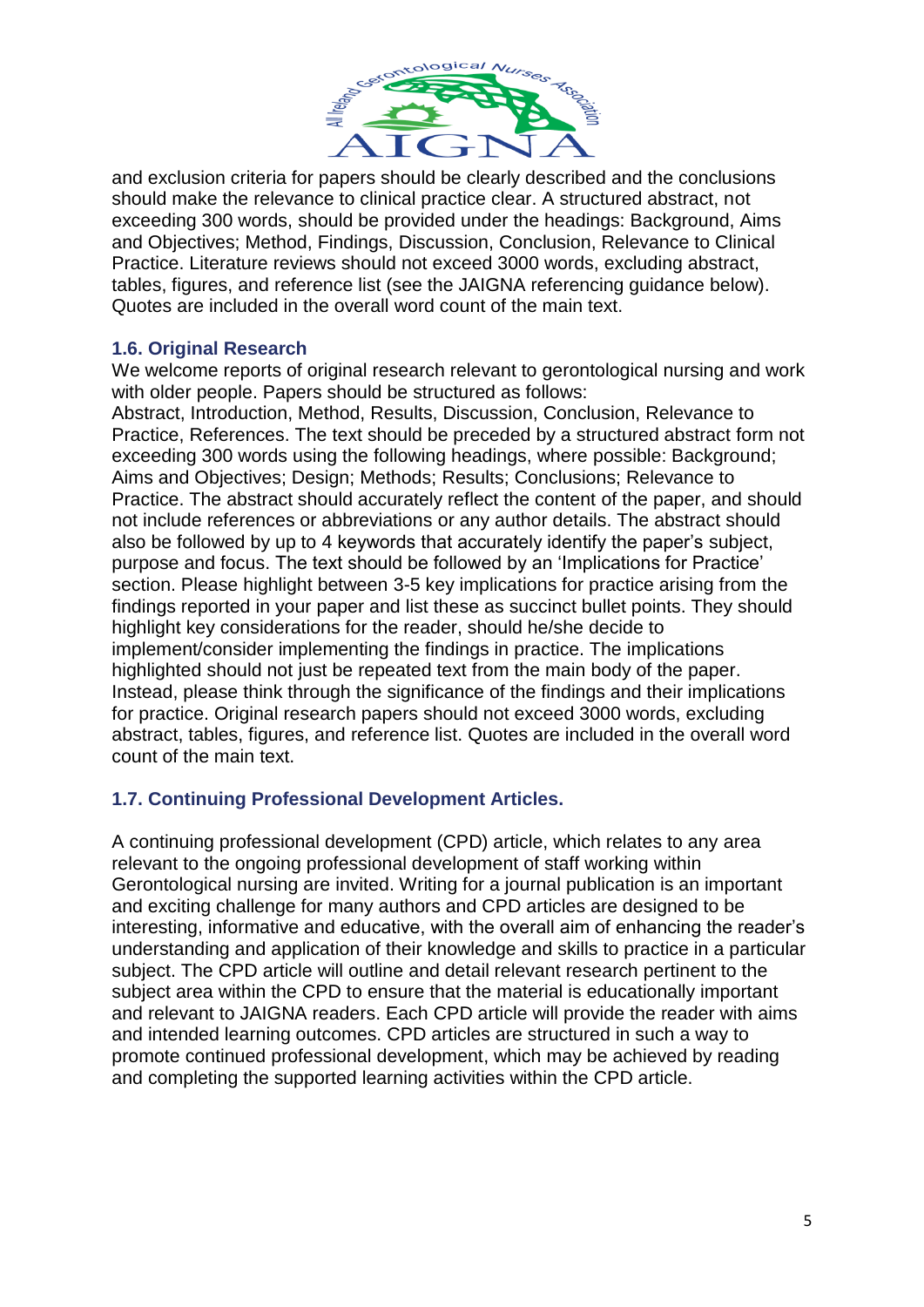

## **2. MANUSCRIPT FORMAT AND STYLE**

### **2.1 General**

All articles submitted should be typed using Arial 12; double spaced and should have at least 2cms margins throughout. Please ensure that you also number your pages consecutively on the top right hand corner. Headings within the text should conform to the following convention:

- upper case for main headings
- lower case for major sub-headings
- italics for subsidiary sub-headings.

Spelling should conform with that used in The Concise Oxford Dictionary and abbreviations with those in Units, Symbols and Abbreviations (1994) published by the Royal Society of Medicine Press, 1 Wimpole Street, London W1M 8AE. Abbreviations should be used sparingly and only if a lengthy name or expression is repeated throughout the manuscript. When used, the abbreviated name or expression should be cited in full at first usage, followed by the accepted abbreviation in parentheses. Quotations included appropriately within the body of the text should be marked by single inverted commas. Longer or self-contained quotations should be preceded and followed by a double space; neither single inverted commas nor italics should then be used.

#### **2.2. Authorship and Acknowledgements**

Authorship: Authors submitting a paper do so on the understanding that the manuscript has been read and approved by all authors and that all authors agree to the submission of the manuscript to the Journal. All named authors must have made an active contribution to the conception and design and/or analysis and interpretation of the data and/or the drafting of the paper and all must have reviewed its content and have approved the final version submitted for publication.

Acknowledgements: Under Acknowledgements please specify contributors to the article other than the authors accredited. Please also include specifications of the source of funding for the study and any potential conflict of interests if appropriate. Suppliers of materials should be named and their location (town, state/county, country) included.

#### **2.3. Ethical Approvals**

Research involving human subjects will only be published if such research has been conducted in full accordance with ethical principles, including the World Medical Association Declaration of Helsinki (2002) <http://www.wma.net/e/policy/b3.htm> ) and the additional requirements, if any, of the country where the research has been carried out. Manuscripts must be accompanied by a statement that the research was undertaken with the understanding and written consent of each subject/participant and according to the above mentioned principles. A statement regarding the fact that the study has been independently reviewed and approved by an ethical board should also be included. The Editor reserves the right to reject papers if there are doubts as to whether appropriate ethical procedures have been operationalised, and authors may be required to provide more information regarding ethical procedures also.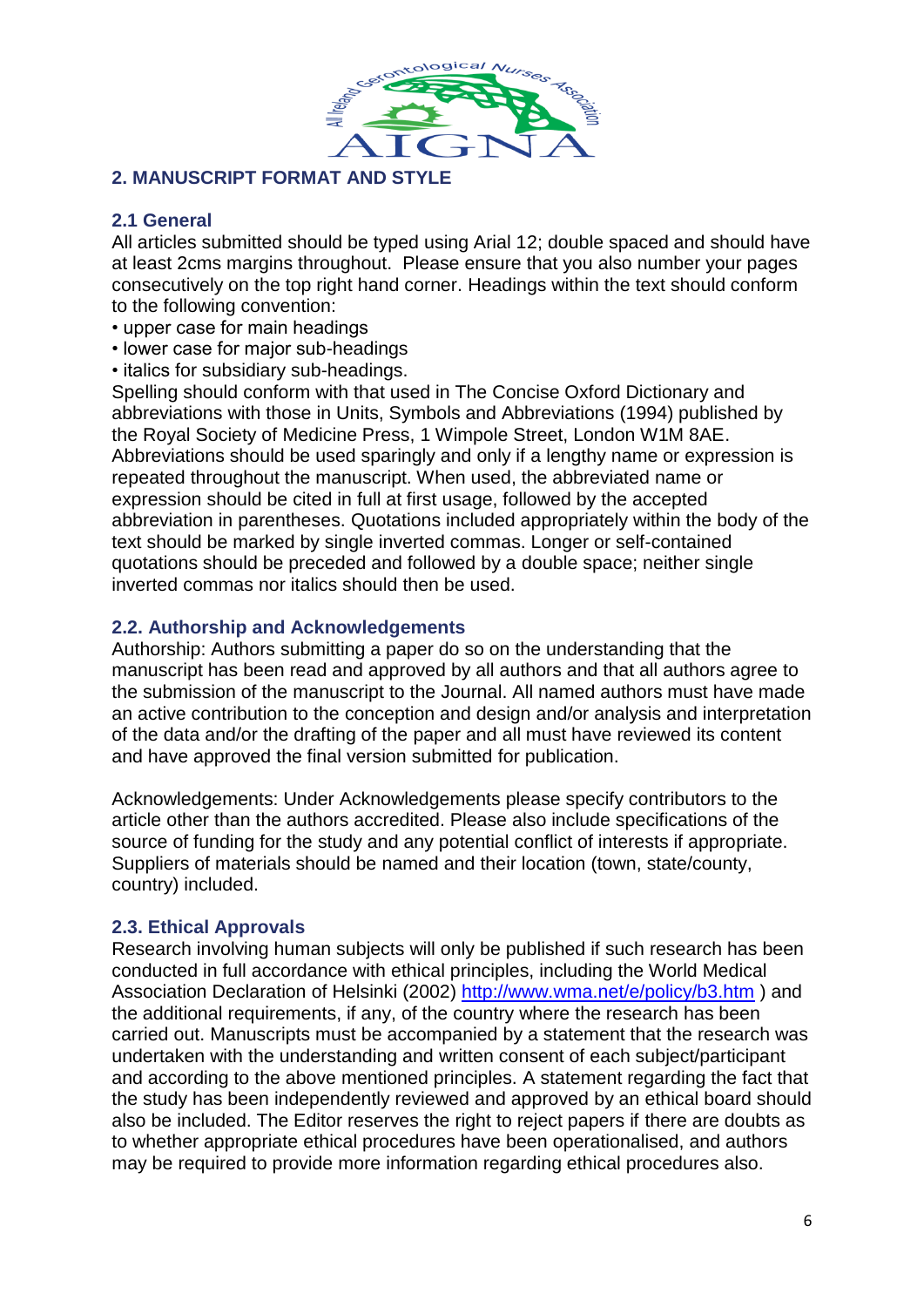

### **2.4. Source of Funding**

Authors are required to specify the source of funding for their research when submitting a paper. Suppliers of materials should be named and their location (town, state/county, country) included. The information will be disclosed in the published article.

### **2.5. Permissions**

If all or parts of previously published illustrations are used, permission must be obtained from the copyright holder concerned. It is the author's responsibility to obtain these in writing and provide copies to the Editor.

### **2.6. Copyright Assignment**

It is a condition of publication that authors transfer the exclusive licence to publish all articles including abstracts to The All-Ireland Gerontological Nurses Association. The Journal Administrator will forward a Copyright Transfer Agreement to all authors to sign and return. If the paper is part of a larger study where the authors have published or submitted for publication related papers, you must contact the Editor in advance of submission with details to ensure there is no breach of copyright. If you still have any concerns or queries please address these to the Editor in advance?

### **3. SUPPORTING MATERIAL**

#### **3.1. References**

All work referred to in the manuscript should be fully cited. The following conventions should be used:

• References within the text should cite the authors' names followed by the date of publication, in date order, e.g. (Foley, 2008; Connelly, 2009; Scott, 2011).

• Where there are three or more authors, the first author's name followed by et al., will suffice, e.g. (Ryan et al., 2010), but all authors should be cited in the reference list.

• Page numbers should be given in the text for all direct ad verbatim quotations, e.g. (Buckley, 2010, p. 7).

• All references should be cited from primary sources. When a paper is cited, the reference list should include authors' surnames and initials, date of publication, title of paper, name of journal in full (not abbreviated), volume number (and issue number where relevant), and first and last page numbers. Example: McCormack, B., Dewing, J., Breslin, E., Coyne-Nevin, A., Kennedy, K., Manning, M., Tobin, C., and Slater, P., (2010). Developing person-centred practice: nursing outcomes arising from changes to the care environment in residential settings for older people, *International Journal of Older People Nursing* 5, 93–107.

• When a book is cited, the title should be stated, followed by the publisher and town, county/state (and country if necessary) of publication. Example: McCormack, B., and McCance, T., (2010). *Person-centred Nursing: Theory, Models and Methods*. Blackwell Publishing, Oxford.

## **Article**

• Where the reference relates to a chapter in an edited book, details of author and editors should be given as well as publisher, place of publication, and the first and